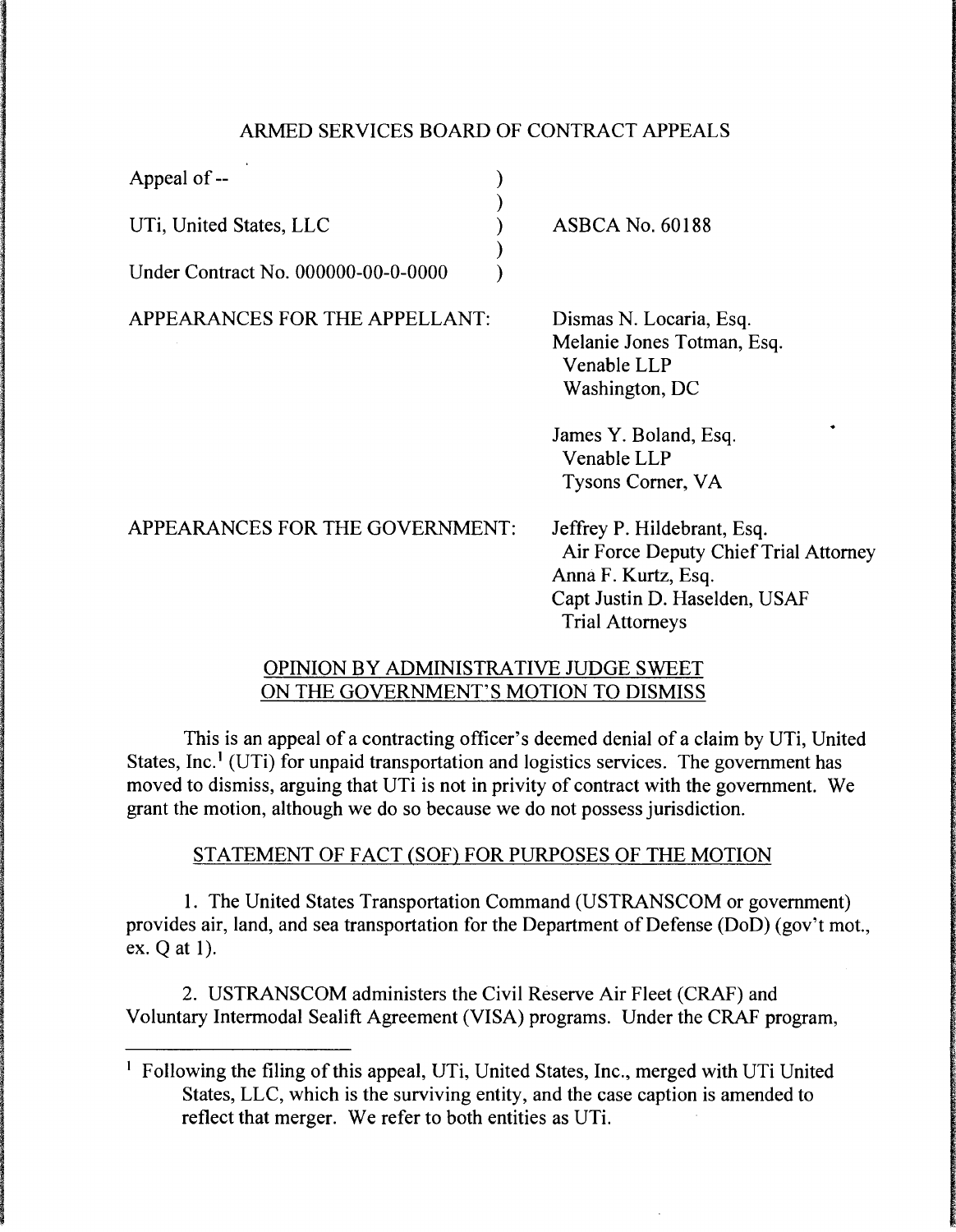United States flagged air carriers voluntarily agree to provide stand-by commitments to support mobilization. As an incentive to participate in the CRAF program, CRAF participants are eligible for contracts that satisfy the DoD's peacetime airlift requirements. The VISA program is similar to the CRAF program, but is open to United States flagged water carriers. (Gov't mot., ex. Q at 2)

3. As part of the CRAF and VISA programs, USTRANSCOM issued a request for proposals (RFP) for fixed-price, multiple award, indefinite-delivery/indefinite-quantity contracts for door-to-door transportation of government cargo, including airlift, sealift, and/or linehaul. The awardees would be limited to CRAF or VISA participants. (Gov't mot., ex. Q at 1)

4. In response to the RFP, World Airways, Inc.—a CRAF participant—submitted a proposal. World Airways' proposal indicated that it would be the prime contractor, and that UTi would be a subcontractor. (Gov't mot., ex. D at 7, 22-23)

5. USTRANSCOM awarded Contract No. HTC711-12-D-R007-P00001 l to World Airways (World Airways contract). UTi was not a party to the World Airways contract. (Gov't mot., ex. A at 1) The World Airways contract required carriers to use bills of lading, and to designate the government as the cosignee *(id.* at 32).<sup>2</sup>

6. In 2013, USTRANSCOM issued nine requests for quotes (RFQs) for task orders under the World Airways contract to transport goods from Afghanistan to the United States (gov't mot., ex. F; compl.  $\P$  15). UTi personnel responded to the RFQs with "World Airways Response<sup>[s]"</sup> to the RFQs (gov't mot., ex. F).

7. Based upon the RFQ responses, USTRANSCOM awarded task orders to several contractors, including World Airways (World Airways TOs). Neither UTi, its subcontractors, nor its sub-subcontractors were listed on the World Airways TOs.

<sup>&</sup>lt;sup>2</sup> A bill of lading is a "[d]ocument evidencing receipt of goods for shipment issued by person engaged in business of transporting or forwarding goods.... An instrument in writing signed by a carrier or his agent, describing the freight so as to identify it, stating the name of the consignor, the terms of the contract for carriage, and agreeing or directing that the freight be delivered to the order or assigns of a specified person at a specified place. It is receipt for goods, contract for their carriage, and is documentary evidence of title to goods." BLACK'S LAW DICTIONARY, 168 (6th ed. 1990). The consignor is the shipper, or the one who sends goods. *Id.* at 307. The consignee is the one to whom goods are shipped. *Id.* A government bill of lading is an accountable transportation document that is authorized and prepared by a government official. 48 C.F .R. § 47.001. Unlike a government bill of lading, a commercial bill of lading is not an accountable transportation document.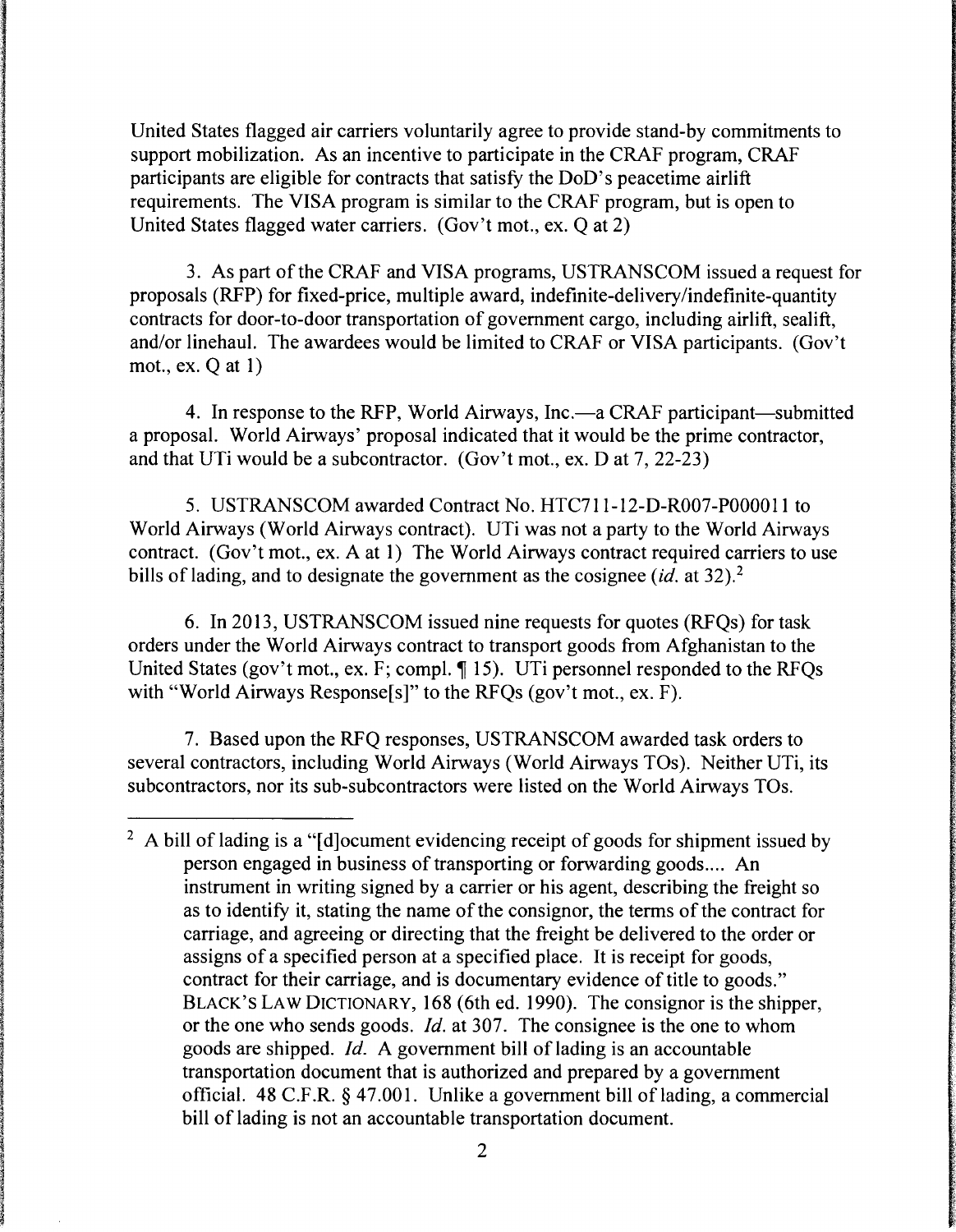(Gov't mot., exs. G-H) The World Airways TOs were for door-to-door shipments from military bases in Afghanistan to various military facilities in the United States (gov't mot., ex. H).

8. The shipments were multimodal, meaning they were performed in three segments using different modes of transportation (gov't mot., ex. F). First, UTi's subcontractors ( $2<sup>nd</sup>$  tier) or sub-subcontractors ( $3<sup>rd</sup>$  tier)—namely Zet Avia Airways, DFS Middle East, and Coyne Airways (collectively air carriers)—transported the goods by air from Afghanistan to the United Arab Emirates (UAE) (air segment) (compl.  $\P$  30). The air carriers issued air way bills. The air carriers were parties to the air waybills. *(Id.)* UTi was not a party. (R4, tab 2)

9. Second, Liberty Global Logistics or American Roll-on-Roll-off carrier (collectively water carriers) transported the goods by sea from the UAE to ports in the United States (water segment) (compl.  $\P$  22; R4, tab 2). The water carriers issued ocean bills of lading. The water carriers were parties to the ocean bills of lading. UTi was not a party. (R4, tab 2)

10. Third, unidentified linehaul carriers (land carriers) transported the goods by land from ports in the United States to various military facilities in the United States (land segment). UTi does not submit evidence—such as land segment bills of lading—establishing that the ports were in the same states as the military facilities. On the contrary, the invoices that UTi submitted in support of its claim show that, for at least about three quarters of shipments, the port was located in a different state than the military facility.<sup>3</sup> (R4, tab 2)

11. UTi acted as a non-vessel ocean common carrier (NVOCC) (gov't mot., ex. D at 36).<sup>4</sup> UTi alleges that "UTi performed all aspects of the World Contract,

- <sup>3</sup> In particular, the invoices show that the port was located in a different state than the military facility for 31 of the 44 shipments—namely the shipments associated with invoice numbers: 29000105350-1, 29000076028-1, 29000091834-1, 29000065128-l,29000103240-1,29000104902-1,29000104890-1, 29000109714-1,29000045672-1,29000105018-l,29000045696-1, 29000104967-l/29000104961-1,29000092232-1,29000092257-1, 29000045808-1,29000113890-1,29000109678-1,29000058511-1, 29000104786-1,29000076128-1,29000076109-1,29000076123-1, 29000032237-3,29000041899-1,29000032236-3,29000041890-l, 29000104852-l,29000104884-1,29000092180-l,29000045822-1,and 29000041802-1 (R4, tab 2, exs. A-J, L-P, R-Z, CC-FF, KK, NN, QQ).
- <sup>4</sup> An NVOCC is "a common carrier that...does not operate the vessels by which the ocean transportation is provided." 46 U.S.C. § 1702(17)(B). An NVOCC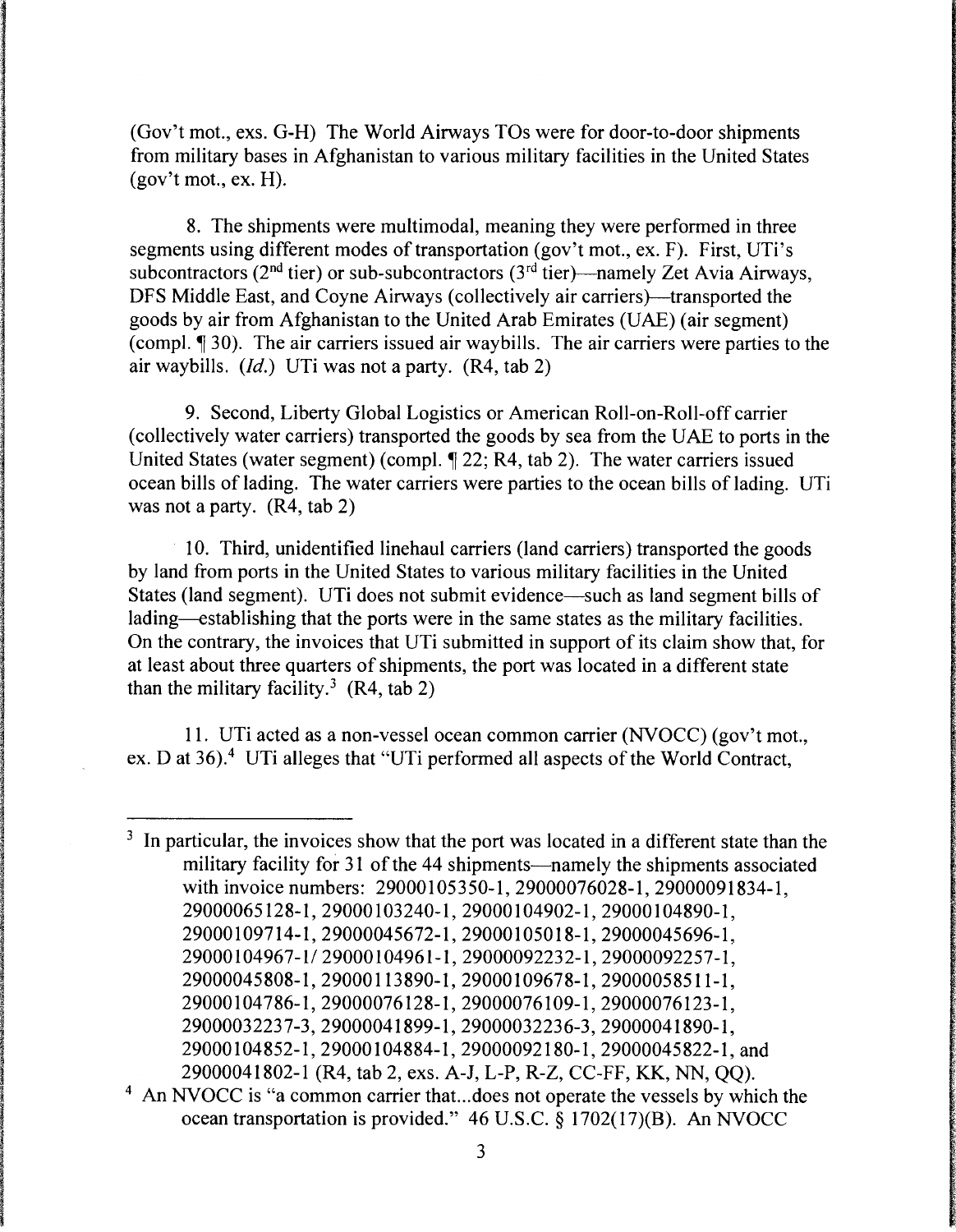incurring all transportation and required subcontractor costs" (compl.  $\llbracket 5$ ). Similarly, in its claim, UTi asserted that "UTi performed all aspects of the World Contract, incurring all transportation and required subcontractor costs" (R4, tab 1 at 1).

12. UTi issued a multimodal commercial bill of lading (UTi bill of lading) for 35 of the 44 shipments (UTi bill of lading shipments).<sup>5</sup> For 9 of the 44 shipments (non-UTi bill of lading shipments), UTi did not issue a bill of lading.<sup>6</sup> UTi's claim asserted that:

> [T]he bills of lading, issued by UTi, which covered door-to-door transportation of the goods ( includ[ ed] all necessary modes of transportation).... Under bills of

"contracts with its customers as principal, agreeing to transport their goods on a voyage that includes an ocean leg. An NVOCC commonly issues bills of lading to its customers in its own name, even though it does not operate the ship that will carry the goods on the ocean voyage. It buys space on the carrying ship like any other customer, receiving a bill of lading from the owner or charterer of that ship when the goods are loaded on board. It commonly consolidates goods from several different shippers into a single container, receiving a bill of lading from the water carrier in relation to the container as a whole.... The NVOCC does not contract with the owners of the goods as agent for the ship. Quite the reverse, it contracts with the water carrier as agent for the owners of the goods." MARTIN DA VIS, IN DEFENSE OF UNPOPULAR VIRTUES: PERSONIFICATION AND RATIFICATION, 75 Tul. L. Rev. 337, 395-96 (2000). Shippers may treat an NVOCC as a common carrier. *Ins. Co. of N. Am. v. M!Va/klaOcean Lynx,* 901F.2d934, 937 n.2 (11th Cir. 1990).

- <sup>5</sup> The UTi bill of lading shipments were the shipments associated with invoice numbers: 29000105350-1,29000076028-1,29000091834-1,29000065128-l, 29000103240-1,29000104902-1,29000104890-1,29000109714-1, 29000045672-1,29000105018-1,29000045696-1,29000104967-l/ 29000104961-1,29000092232-1,29000092257-l,29000045808-1, 29000049049-3,29000113890-1,29000109678-1,29000058511-1, 29000104786-1,29000076128-l,29000076109-1,29000076123-1, 29000104827-1,29000092197-1,29000104852-1,29000104884-1, 29000045066-1,29000041954-1,29000041953-1,29000045400-1, 29000045287-1,29000104985-1,29000105330-l,and29000046612-1 (R4, tab 2, exs. A-J, L-X, AA-BB, EE-JJ, LL-MM, PP, SS).
- 6 The non-UTi bill of lading shipments were the shipments associated with invoice numbers: 29000075957-1/29000075958-2, 29000104827, 29000041899-1, 29000032236-3,29000041890-1,29000092180-1,29000045822-l, 29000041802-1, and 29000045789-1 (R4, tab 2, exs. K, Y-Z, CC-DD, KK, NN, QQ-RR).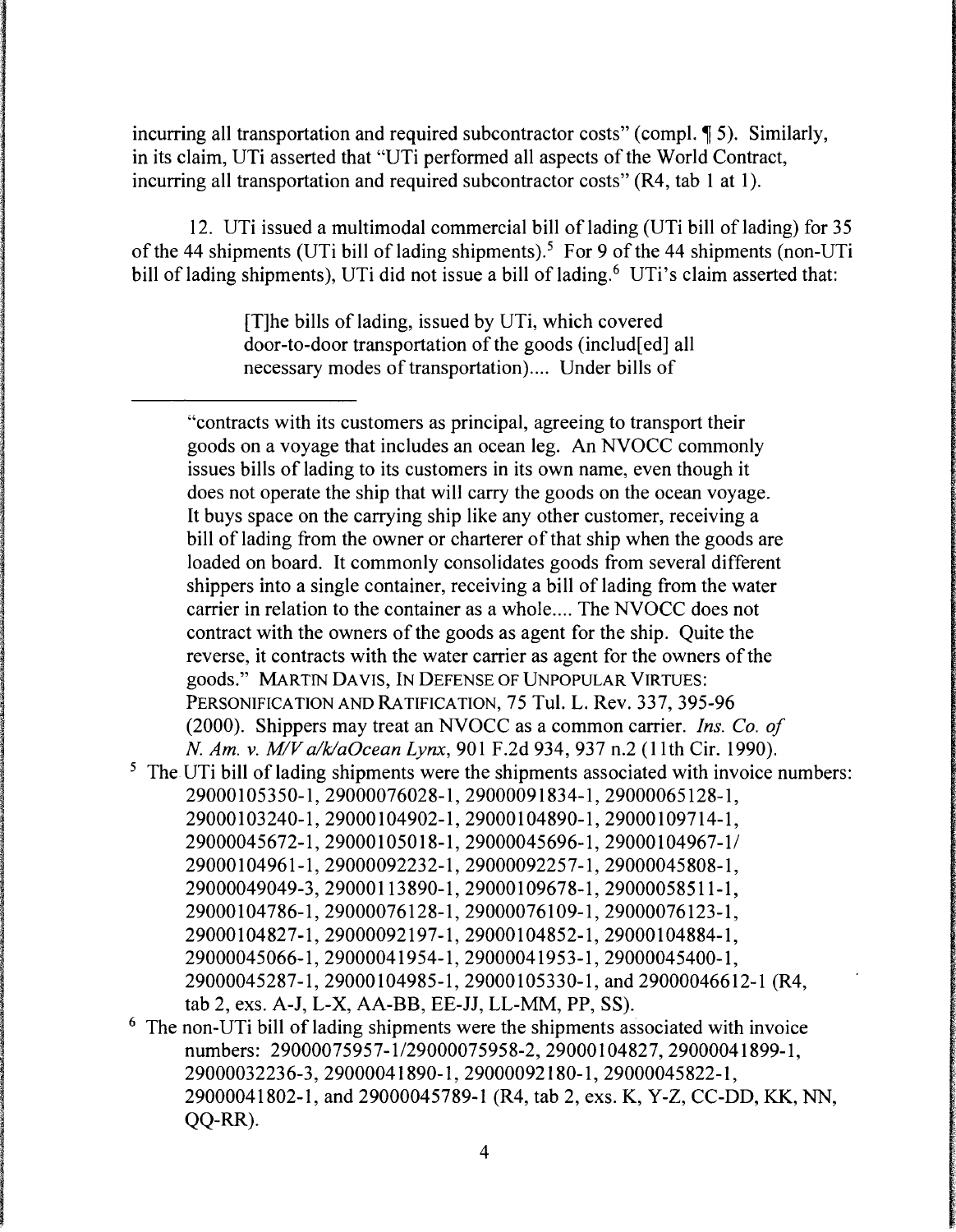lading, the carrier takes responsibility and liability of the goods "for the entire journey and over all modes of transportation." *[Estes Express].* Thus, in issuing bills of lading, UTI assumed ultimate liability of the transportation of the goods through multiple modes of transportation.

 $(R4, tab 1 at 3)$  Government representatives did not sign the UTi bills of lading  $(R4,$ tab 2). However, UTi made the UTi bills of lading available to the government through the Ufrac and eMPower cargo tracking systems (gov't mot., ex. D at 44, 52, 101).

13. Government representatives signed the UTi delivery notices (gov't mot., ex.Cat 27-38).

14. USTRANSCOM paid World Airways in full for the shipments (gov't mot., ex. N).

15. World Airways did not completely pay UTi for the shipments, apparently having gone bankrupt (compl.  $\P$  $\left( 3, 38 \right)$ .

16. On 24 June 2015, UTi filed a certified claim with the contracting officer. In its claim, UTi asserted that "[t]hrough these bills of lading, the government and UTi formed direct, free standing contractual relationships apart from the World contract that is the basis of UTi's claim against the government."  $(R4, tab 1)$ 

17. Based upon a deemed denial of that claim, UTi filed this appeal (compl.  $\P\P$  8, 12).

18. In its complaint, UTi alleges that "UTi and its subcontractors issued bills of lading that formed a direct, free-standing contractual relationship between UTi and USTRANSCOM" (compl.  $\P$  6). UTi alleges that USTRANSCOM breached those express agreements by failing to pay for the shipments *(id.*  $\mathbb{I}$  39-46, 52). In the alternative, UTi alleges that USTRANSCOM breached an implied contract *(id.*  $\mathbb{I}$  47-52). UTi alleges that we possess jurisdiction over its breach of contract claims under the Contract Disputes Act of 1978 *(CDA)*, 41 U.S.C. §§ 7101-7109 *(id.* 11).

19. The government moved to dismiss for lack of jurisdiction, arguing that there is no privity of contract. Thereafter, we ordered the parties to brief the issue of whether any contract was subject to the Interstate Commerce Act of 1887, as amended by the Transportation Act of 1940 (collectively ICA/Transportation Act), and thus not subject to our jurisdiction under the CDA. The parties submitted such briefing.

#### DECISION

We do not possess jurisdiction over this appeal because any contracts are subject to the ICA/Transportation Act. There are several mechanisms the government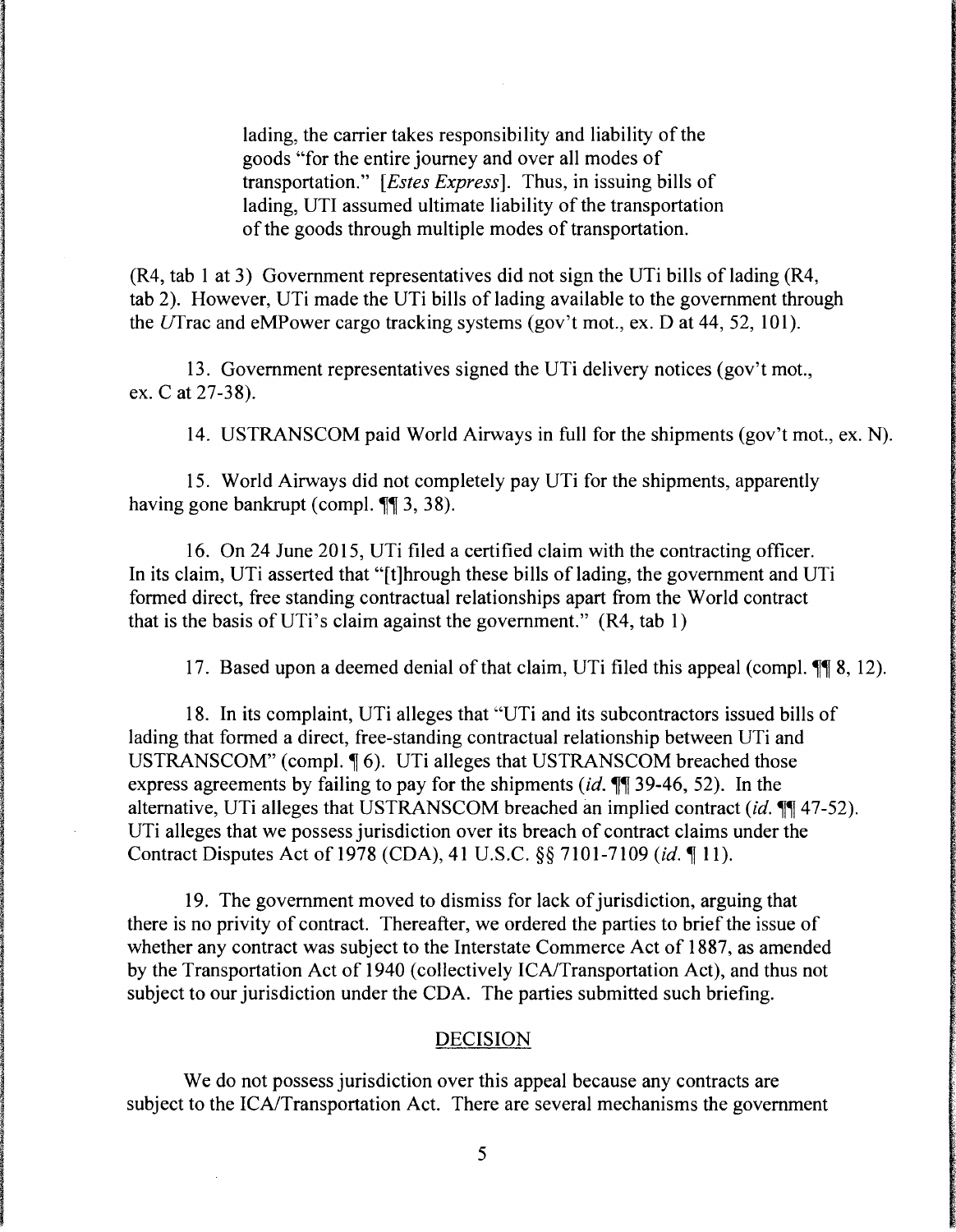may use to acquire transportation services, including negotiated contracts or bills of lading. 48 C.F.R. § 47.000(a)(2); *Maersk Line Ltd.,* ASBCA No. 55391, 07-2 BCA 133,621 at 166,520, 166,522. Both the Federal Acquisition Regulation (FAR) and our precedent draw a sharp distinction between acquisitions using negotiated contracts and acquisitions using transportation forms, such as bills of lading. *Id.; see also Maersk Line Limited, Inc., ASBCA No.* 58779, 14-1 BCA ¶ 35,589 at 174,385-87; *Eimskipafeleg Island, ehf, ASBCA No.* 55209, 07-2 BCA ¶ 33.620 at 166.517-18. That distinction is significant because the FAR applies to acquisitions using negotiated contracts, while the ICA/Transportation Act applies to acquisitions using bills of lading. As the FAR states, it applies to:

> Acquiring transportation or transportation-related services by contract methods *other than bills of lading,*  transportation requests, transportation warrants, and similar transportation forms. Transportation and transportation services can be obtained by acquisition subject to the FAR *or* by acquisition under [the ICA/Transportation Act].... *[T] he FAR does not regulate the acquisition of transportation or transportation-related services when the bill of lading is the contract ....*

48 C.F.R. § 47.000(a)(2) (emphasis added).

Whether the FAR or ICA/Transportation Act applies to an acquisition, in turn, is important because that fact dictates whether we possess jurisdiction over a dispute regarding that acquisition. On the one hand, we possess jurisdiction under the CDA to hear disputes regarding an acquisition governed by the FAR. *Maersk Line Limited,*  14-1 BCA 135,589 at 174,386; *Maersk Line Ltd.*, 07-2 BCA 133,621 at 166,520; *Eimskipafeleg Island, 07-2 BCA* 133,620 at 166,518-19. On the other hand, we do not possess jurisdiction to hear disputes regarding an acquisition governed by the !CA/Transportation Act because the !CA/Transportation Act provides its own dispute resolution procedure, which is not supplanted by the CDA. *Dalton v. Sherwood Van Lines, Inc.,* 50 F.3d 1014, 1017-18 (Fed. Cir. 1995); *Inter-Coastal Xpress, Inc. v. United States,* 296 F.3d 1357, 1369 (Fed. Cir. 2002). Because bill oflading acquisitions are governed by the !CA/Transportation Act, and we do not possess jurisdiction over disputes regarding acquisitions governed by the !CA/Transportation Act, we do not possess jurisdiction over disputes regarding bill of lading acquisitions. 48 C.F.R. § 47.000(a)(2); *Maersk Line Limited*, 14-1 BCA ¶ 35,589 at 174,386 ("payment disputes under non-FAR-based contracts are governed by [the !CA/Transportation Act] and its implementing regulations"); *Maersk Line Ltd.,* 07-2 BCA ¶ 33,621 at 166,520, 166,522; *Eimskipafeleg Island*, 07-2 BCA ¶ 33,620 at 166,518 ("Transportation Act-based services have been limited to those transportation services provided by way of [bills of lading] and tender agreements.").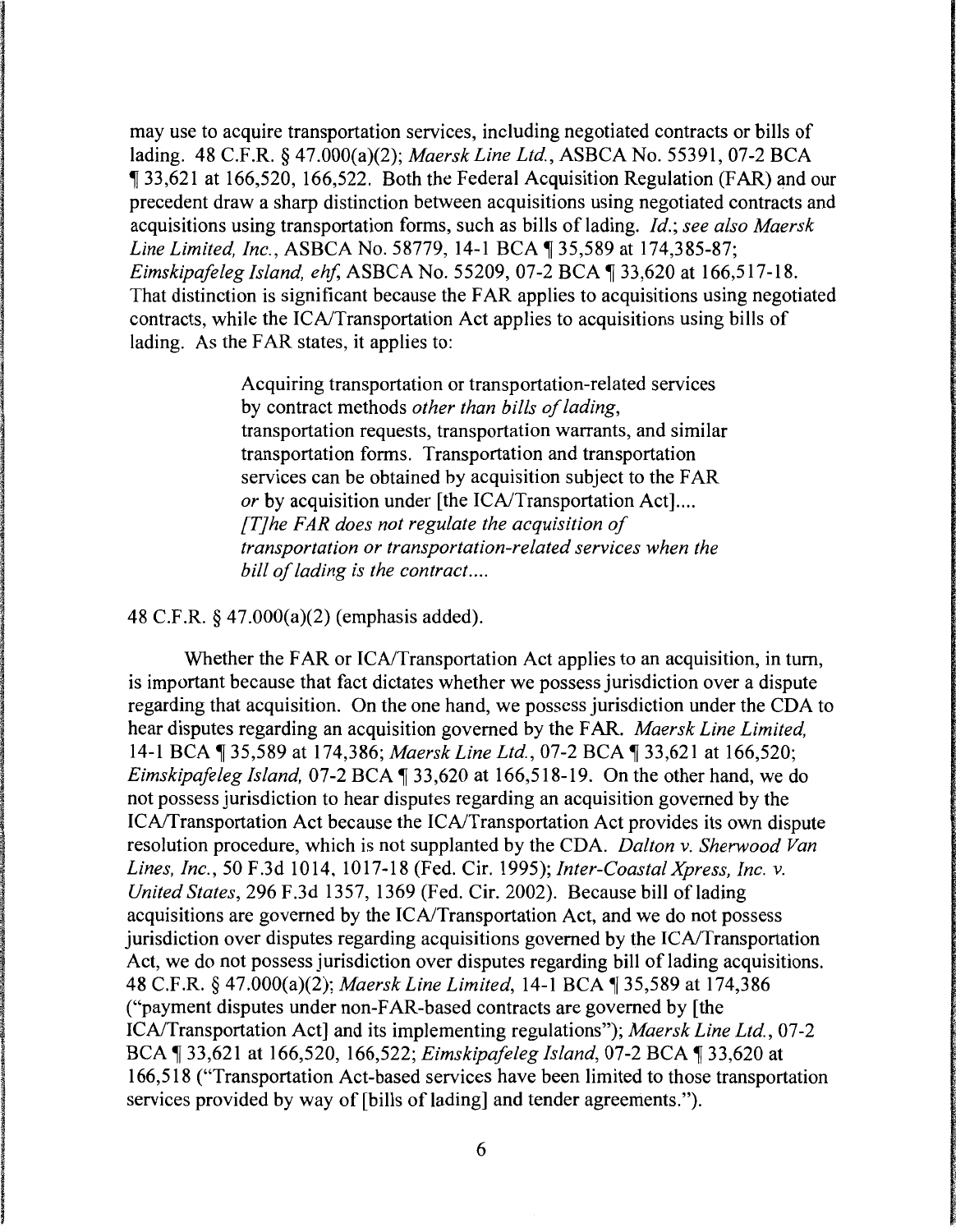Here, the government acquired transportation services through bills of lading  $(SOF  $\parallel$  18)$ . Therefore, the acquisition is not subject to the FAR and the CDA, but instead is governed by the ICA/Transportation Act. As a result, we do not possess CDA jurisdiction over this dispute.<sup>7</sup>

UTi argues that this acquisition is not subject to the ICA/Transportation Act because the land carriers it used only operated intrastate, so it was not a freight forwarder under the !CA/Transportation Act (app. supp. br. at 3-6; 49 U.S.C. § 13102(8), § 13501).8 That argument fails legally and factually. Legally, we have held that "the CDA governs resolution of disputes related to FAR-based transportation contracts, and [the I CA/Transportation Act] governs resolution of claims related to Transportation Act non-FAR-based contracts." *Maersk Line Ltd.*, 07-2 BCA ¶ 33.621 at 166.526. Thus, under the FAR and our precedent, the dispositive issue for purposes of determining whether an acquisition is subject to the CDA or !CA/Transportation Act is whether the contracting method was a FAR contract or a bill of lading; not whether there was interstate transportation. *Id.*; 48 C.F.R. *§* 47.000(a)(2); *Maersk Line Limited* 14-1 BCA ¶ 35.589 at 174,386; *Eimskipafeleg Island,* 07-2 BCA ~ 33,620 at 166,518. Factually, UTi has not presented evidence establishing that the land carriers only operated intrastate. (SOF  $\P$  10). On the contrary, the evidence shows that, at least for most of the shipments, the land carriers transported property interstate (SOF  $\P$  10).<sup>9</sup>

<sup>7</sup> Where—as here—an acquisition is subject to the  $ICA/Transportation$  Act, we do not possess jurisdiction over disputes regarding that acquisition based upon an implied contract theory. *AIT Worldwide Logistics, Inc.,* ASBCA No. 54763, 06-1 BCA ¶ 33,267 at 164,860.

8 Contrary to UTi's argument (app. supp. br. 4), the fact that UTi was an NVOCC does not preclude it from also being a freight forwarder under the ICA/ Transportation Act. *!ML Sea Transit, LTD v. United States,* 343 F. Supp. 32, 35-36 (N.D. Cal. 1972). Also unconvincing is UTi's attempt to minimize its role regarding the land segment (app. supp. sur-reply at  $2-4$ ). That argument is inconsistent with the claim's assertion that the UTi bills of lading "covered *door-to door* transportation of the goods (including *all* necessary modes of transportation)" (SOF ~ 12 (emphasis added); *see also id.* ("in issuing bills of lading, UTI assumed ultimate liability of the transportation of the goods through multiple modes of transportation.")). It also is inconsistent with the complaint's allegation that "UTi performed *all* aspects of the World [Airways] Contract, including *all* transportation" *(id.* 11 (emphasis added)).

<sup>9</sup>*DHX, Inc. v. Surface Transportation Board,* 501 F .3d 1080, 1082 (9th Cir.  $2007$ —upon which UTi relies—is not relevant because that case addresses the jurisdiction of the Surface Transportation Board over noncontiguous domestic trade; not our jurisdiction over disputes regarding bill of lading acquisitions.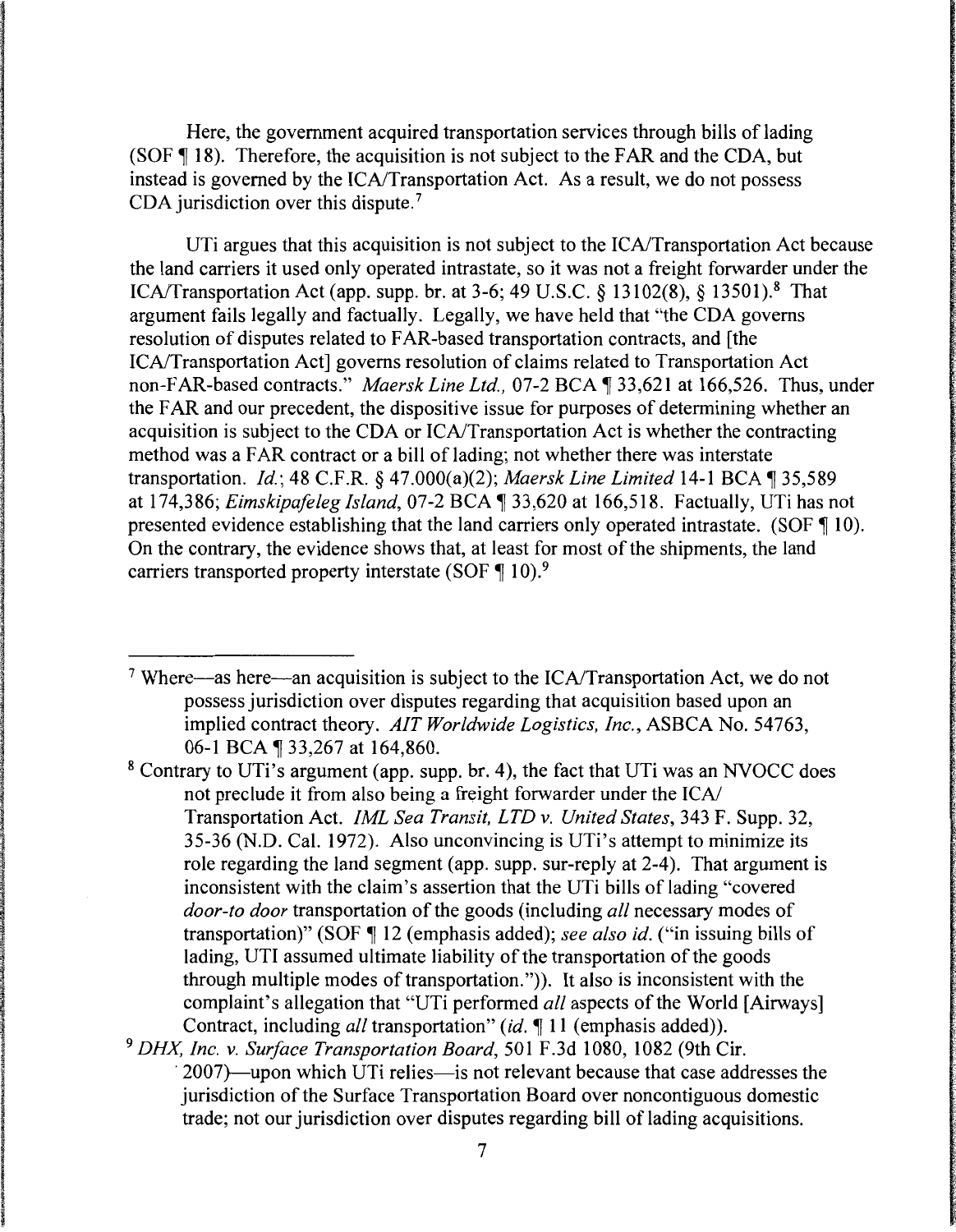UTi also argues that we possess jurisdiction because the bills of lading were issued in connection with a FAR contract—namely the World Airways contract (app. supp. br. at 9-13). UTi cannot have it both ways. In an attempt to establish privity,  $10$  UTi asserts that the contractual bases for this appeal are the bills of lading, and not the World Airways contract. In its claim, UTi asserted that "[t]hrough these bills of lading, the government and UTi formed direct, free standing contractual relationships apart from the World [Airways] contract that is the basis of UTi's claim against the government" (SOF 16). Similarly, in its complaint, UTi alleges that UTi and its subcontractors "issued bills of lading that formed a direct, free-standing contractual relationship between UTi and USTRANSCOM" (SOF  $\P$  18). And in its opening brief, UTi argues that "UTi is not appealing the denial of a claim by UTi as a mere subcontractor under the World [Airways] Contract. Rather, UTi filed a claim with USTRANSCOM as a direct contractor with the Government either through an express contract via its bills of lading, or, alternatively, through an implied-in-fact contract." (App. hr. at 2) Having repeatedly and emphatically asserted for privity purposes that the contracts at issue here are the bills of lading—and not the World Airways contract—UTi cannot turn around and avail itself of the World Airways contract to establish jurisdiction. Because it was not a party to the World Airways contract, UTi lacks the privity with which to rely upon the World Airways contract to establish jurisdiction (SOF  $\P$  5).

#### CONCLUSION

The motion to dismiss is granted. The appeal is dismissed for lack of jurisdiction.

Dated: 12 December 2017

James R. Aweet

JAMES R. SWEET Administrative Judge Armed Services Board of Contract Appeals

(Signatures continued)

<sup>&</sup>lt;sup>10</sup> Moreover, even assuming that the UTi bills of lading established privity under *Estes Express Lines v. United States,* 739 F.3d 689 (Fed. Cir. 2014), there would not be privity for the non-UTi bill of lading shipments because UTi did not issue bills of lading for those shipments (SOF  $\P$  12).